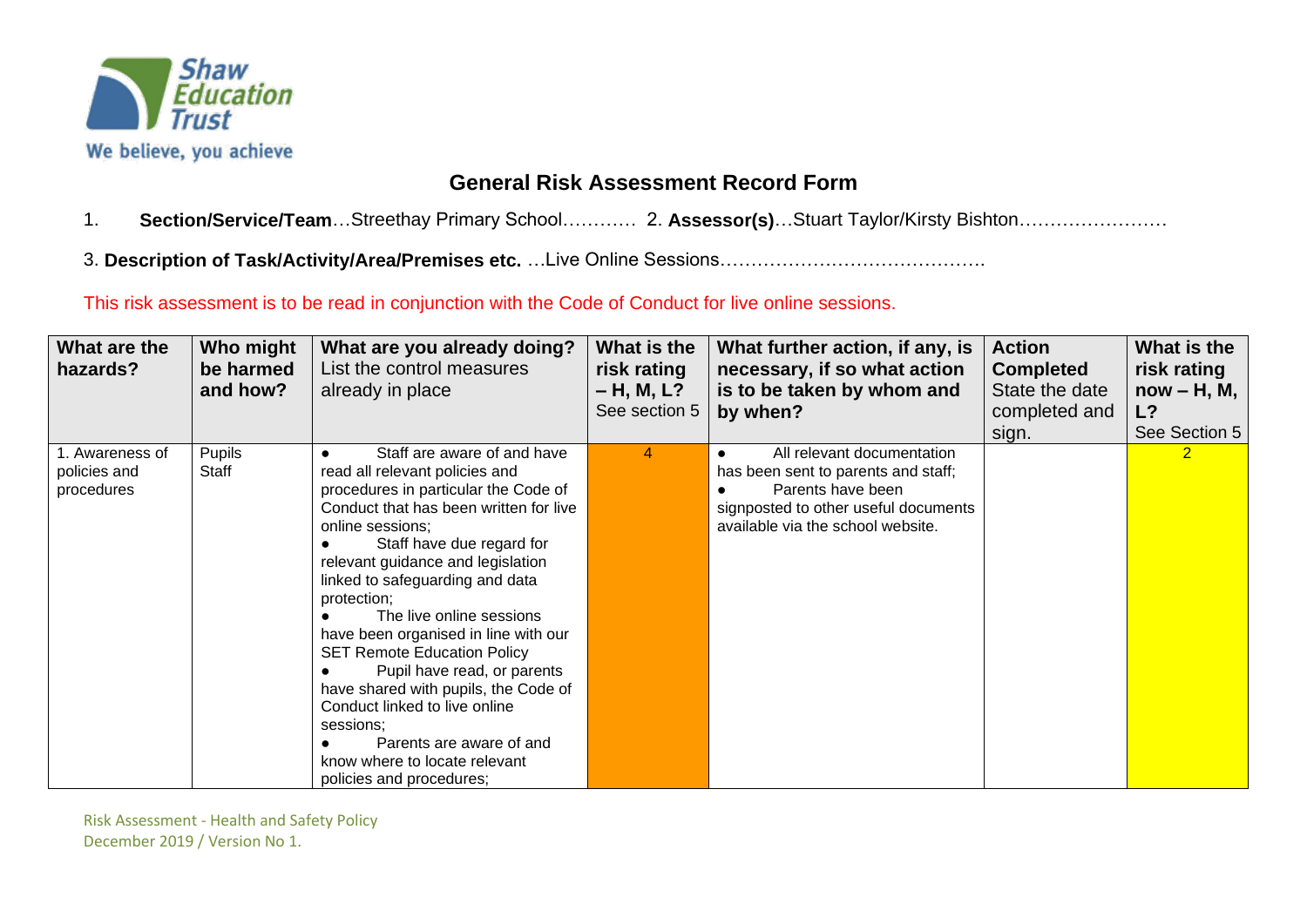

|                              |                        | The risk assessment is<br>continuously reviewed by the<br>Headteacher (also DSL) and Health<br>and Safety lead to ensure that it<br>addresses the school's<br>circumstances and remote education<br>approach;<br>Parents have been provided<br>with the Code of Conduct for live<br>online sessions;<br>Parents must complete and<br>return a consent form before their<br>child will be allowed to access the<br>live online sessions.                                                                                                                                                                                                                                                                            |                |                                                                                                                                                                                                                                                                                                                                                                                                                                                                                              |                |
|------------------------------|------------------------|--------------------------------------------------------------------------------------------------------------------------------------------------------------------------------------------------------------------------------------------------------------------------------------------------------------------------------------------------------------------------------------------------------------------------------------------------------------------------------------------------------------------------------------------------------------------------------------------------------------------------------------------------------------------------------------------------------------------|----------------|----------------------------------------------------------------------------------------------------------------------------------------------------------------------------------------------------------------------------------------------------------------------------------------------------------------------------------------------------------------------------------------------------------------------------------------------------------------------------------------------|----------------|
| 2. Systems and<br>technology | <b>Staff</b><br>Pupils | Pupils will access the live<br>online sessions via our current<br>learning platform - Microsoft Teams<br>Classroom;<br>Staff ensure that privacy<br>settings and pupil controls are set<br>appropriately before conducting the<br>session;<br>Headteacher (also DSL) to<br>have tested the system in place prior<br>to a live online session taking palace;<br>Staff are fully aware of and<br>understand how to use and control<br>the different functions available<br>through Teams;<br>Staff will provide a link to<br>invite pupils to the session and close<br>the session once it has finished;<br>Live online sessions will be<br>organised so as they take place at<br>different times during the week to | $\overline{4}$ | Clear protocols are in place<br>and have been shared via the Code<br>of Conduct as to the expectations if<br>the session cannot be held;<br>Clear protocols are in place<br>$\bullet$<br>and have been shared via the Code<br>of Conduct as to the expectations if<br>technology fails and the staff member<br>hosting the online session is no<br>longer in the meeting;<br>Headteacher to deliver CPD<br>around the use of Teams Meeting to<br>conduct live online sessions for<br>pupils. | $\overline{2}$ |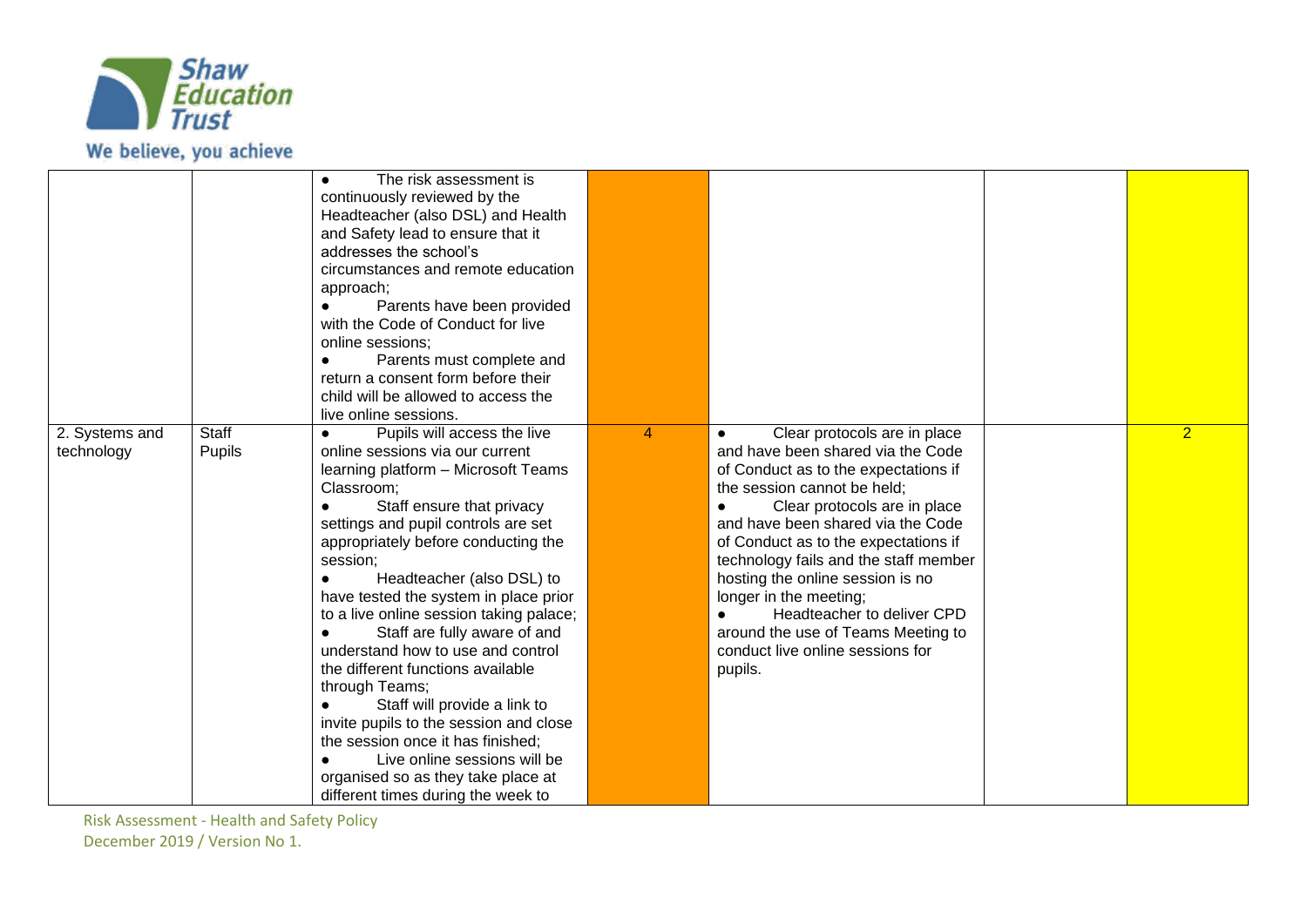

|                 |        | support the number of devices a<br>family might have and our school's<br>capacity in relation to the internet.                                                                                                                                                                                                                                                                                                                                                                                                                                                                                                                                                                                                                                                                                                                                                                                                                                                                                                              |   |                                                                                                                                                                                                                                                                                                                                                                                                                                           |   |
|-----------------|--------|-----------------------------------------------------------------------------------------------------------------------------------------------------------------------------------------------------------------------------------------------------------------------------------------------------------------------------------------------------------------------------------------------------------------------------------------------------------------------------------------------------------------------------------------------------------------------------------------------------------------------------------------------------------------------------------------------------------------------------------------------------------------------------------------------------------------------------------------------------------------------------------------------------------------------------------------------------------------------------------------------------------------------------|---|-------------------------------------------------------------------------------------------------------------------------------------------------------------------------------------------------------------------------------------------------------------------------------------------------------------------------------------------------------------------------------------------------------------------------------------------|---|
| 3. Safeguarding | Pupils | Staff maintain due regard for<br>$\bullet$<br>the school's Safeguarding Policy<br>whilst conducting live online<br>sessions;<br>The DSL is aware of when<br>live online sessions are taking place<br>and this has been agreed;<br>Pupils have been reminded<br>not to share private information<br>through the platform of Teams<br>Meeting;<br>The chat function will be<br>disenabled and all pupils<br>microphones will be muted by the<br>staff member holding the session in<br>the first instance;<br>Staff will only admit pupils for<br>whom we have received a completed<br>consent for to the sessions;<br>Pupils can only access the<br>$\bullet$<br>session via a link posted on the<br>closed platform - Teams;<br>Clear protocols are in place<br>for where the sessions should take<br>place and what appropriate clothing<br>should be worn;<br>Staff will only conduct live<br>$\bullet$<br>online sessions from the school<br>premises;<br>Two members of staff will<br>always be present during the live | 6 | A 'How to' video has been<br>$\bullet$<br>created for pupils so as they are<br>aware of what the different icons<br>mean and which functions are<br>accessible to them during the<br>session;<br>Sessions will not take place<br>unless they have been agreed and<br>scheduled in advance by the HT and<br>DSL;<br>The Code of Conduct<br>$\bullet$<br>outlines that the sessions must not<br>be recorded by staff, pupils or<br>parents. | 3 |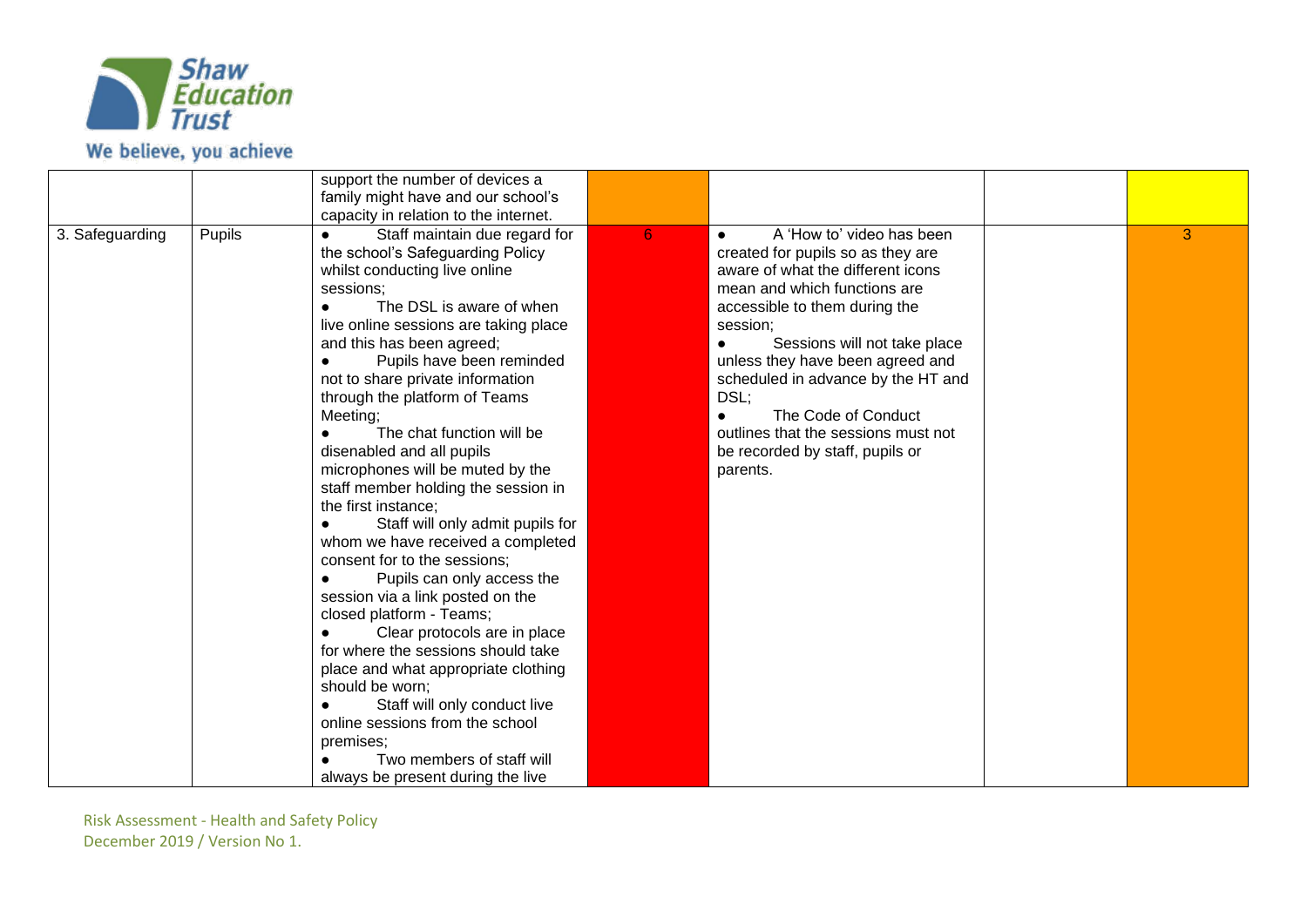

|                  |                 | online session in line with our<br><b>Remote Education Policy;</b><br>The HT or DHT will be<br>present during each live online<br>session;<br>Pupils will only take part in<br>the sessions if there is an adult<br>nearby who can hear the<br>conversation;<br>Live online sessions will<br>never be delivered on a 1-1 basis;<br>Staff are reminded to report<br>any safeguarding incidents or<br>concerns to the DSL (also<br>Headteacher) and log these on<br>MyConcern in line with usual<br>protocols.                                                                                                                |   |                                                                                                                                                                                                                               |                |
|------------------|-----------------|-----------------------------------------------------------------------------------------------------------------------------------------------------------------------------------------------------------------------------------------------------------------------------------------------------------------------------------------------------------------------------------------------------------------------------------------------------------------------------------------------------------------------------------------------------------------------------------------------------------------------------|---|-------------------------------------------------------------------------------------------------------------------------------------------------------------------------------------------------------------------------------|----------------|
| 4. Personal data | Pupils<br>Staff | Staff maintain due regard for<br>$\bullet$<br>the school's Data Protection Policy<br>whilst conducting live online<br>sessions;<br>The school has obtained<br>consent from parents for their child to<br>access the live online session and for<br>their face to be visible whilst on the<br>Teams Meeting;<br>Pupils who are in school will<br>not access the live online sessions;<br>Only pupils for whom<br>$\bullet$<br>consent has been granted will be<br>admitted into the live online session<br>via Teams Meeting;<br>Pupils will access the live<br>online session via their usually login<br>details for Teams; | 4 | Clear protocols are in place<br>$\bullet$<br>and have been shared via the Code<br>of Conduct stating that pupils,<br>parents and staff should not record,<br>screenshot or download any aspect<br>of the live online session. | $\overline{2}$ |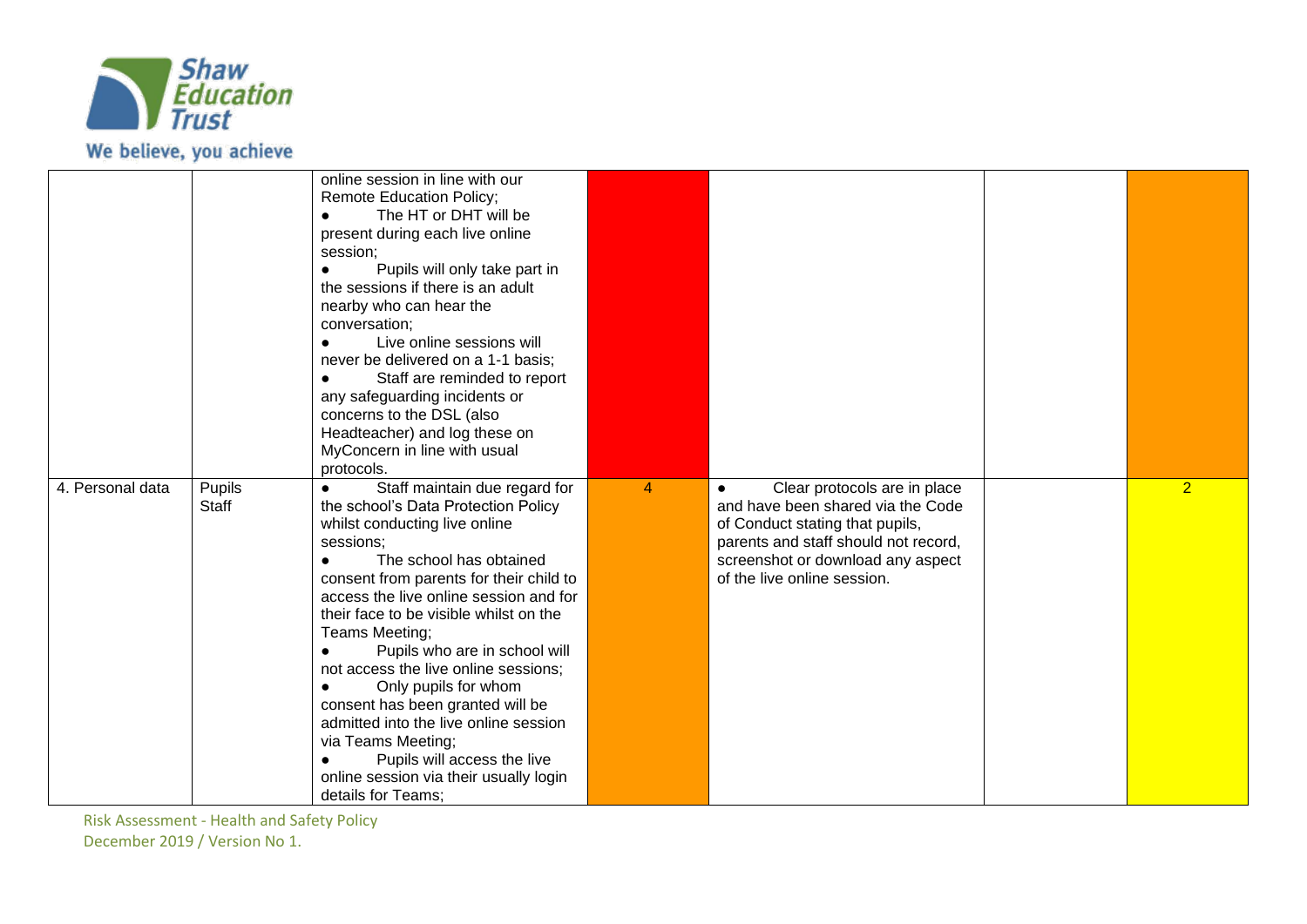

|                  |        | The live online sessions will<br>$\bullet$<br>be for the purpose of well being<br>catch-ups with a familiar staff<br>member;<br>The live online sessions will<br>not be recorded;<br>Staff have ensured their full<br>name is not visible, changing their<br>settings to either an initial and<br>surname, or title and surname;<br>Staff and pupil email<br>addresses will not be visible during<br>the session and should not be<br>shared.                                                                                                                                                                                                                                                         |   |                                                                                                                                                                                             |   |
|------------------|--------|-------------------------------------------------------------------------------------------------------------------------------------------------------------------------------------------------------------------------------------------------------------------------------------------------------------------------------------------------------------------------------------------------------------------------------------------------------------------------------------------------------------------------------------------------------------------------------------------------------------------------------------------------------------------------------------------------------|---|---------------------------------------------------------------------------------------------------------------------------------------------------------------------------------------------|---|
| 5. Pupil conduct | Pupils | Pupils have received a copy<br>$\bullet$<br>of the Code of Conduct and have<br>read, or a parent has shared, the<br>information so as they understand<br>their responsibilities during the live<br>online sessions:<br>Pupils who do not follow the<br>expectations set out in the Code of<br>Conduct may be asked to leave the<br>session and may not be able to take<br>part in future Teams Meetings;<br>Pupils will access the<br>session in a suitable place (not in a<br>bedroom or bathroom);<br>Pupils will only take part in<br>the sessions if there is an adult<br>nearby who can hear the<br>conversation;<br>Pupils will ensure that they<br>follow the Code of Conduct at all<br>times. | 6 | A 'How to' video has been<br>$\bullet$<br>created for pupils to support them in<br>understanding how to access the<br>session and how to use the different<br>functions within the session. | 3 |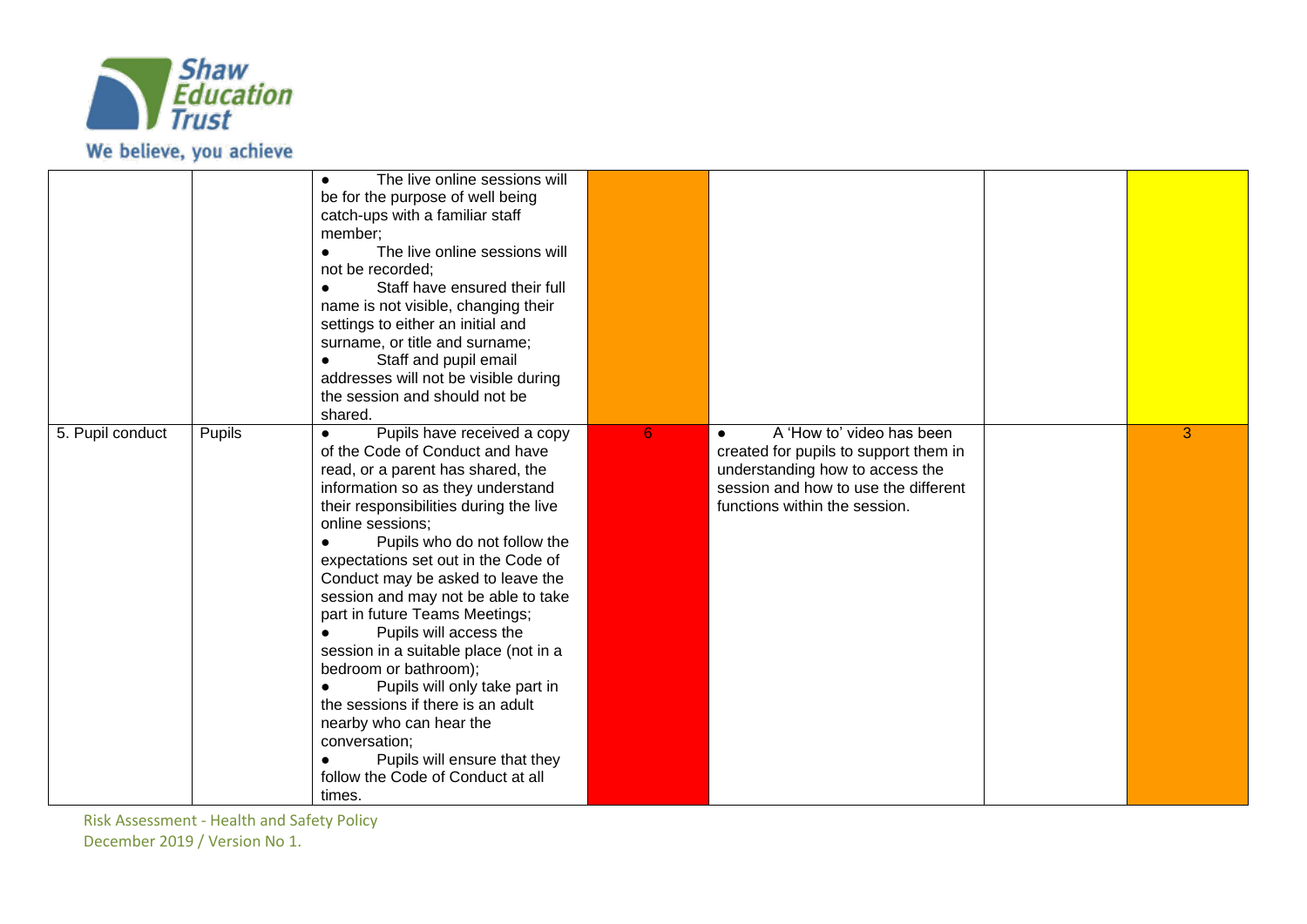

## We believe, you achieve

| 6. Parent conduct | Pupils<br>Staff<br>Parents | Parents have received a<br>copy of the Code of Conduct and<br>should understand the<br>responsibilities they have during the<br>live online sessions;<br>Parents will discuss<br>expectations and appropriate<br>behaviour with their child/children<br>prior to the session;<br>Parents will ensure that they<br>can hear the conversation taking<br>place during the Teams Meeting;<br>Parents or any other member<br>of the household will not be visible on<br>the screen during the Teams<br>Meeting;<br>Parents or any member of<br>the household will not record the<br>session;<br>Parents will ensure that they<br>follow the Code of Conduct at all | 6 | A 'How to' video has been<br>$\bullet$<br>created for pupils but will ensure that<br>parents are aware of how the<br>platform will be used and which<br>functions should be accessed;<br>An overview of online safety<br>tips has been provided for parents<br>and they have been made aware that<br>further advice can be found on the<br>school website. | 3              |
|-------------------|----------------------------|---------------------------------------------------------------------------------------------------------------------------------------------------------------------------------------------------------------------------------------------------------------------------------------------------------------------------------------------------------------------------------------------------------------------------------------------------------------------------------------------------------------------------------------------------------------------------------------------------------------------------------------------------------------|---|------------------------------------------------------------------------------------------------------------------------------------------------------------------------------------------------------------------------------------------------------------------------------------------------------------------------------------------------------------|----------------|
| 7. Staff conduct  | Staff<br>Pupils            | times.<br>Staff have received a copy of<br>$\bullet$<br>the Code of Conduct and will have<br>read this to understand that<br>expectations of themselves, pupils<br>and parents;<br>Staff will follow associated<br>school policies linked with remote<br>education;<br>Staff to use their school login<br>details to set up the Teams Meeting;<br>Staff to set up the Teams<br>Meeting in line with instructions<br>provided to ensure that staff and                                                                                                                                                                                                         | 4 | Headteacher to deliver CPD<br>$\bullet$<br>around the use of Teams Meeting to<br>conduct live online sessions for<br>pupils.                                                                                                                                                                                                                               | $\overline{2}$ |

Risk Assessment - Health and Safety Policy

December 2019 / Version No 1.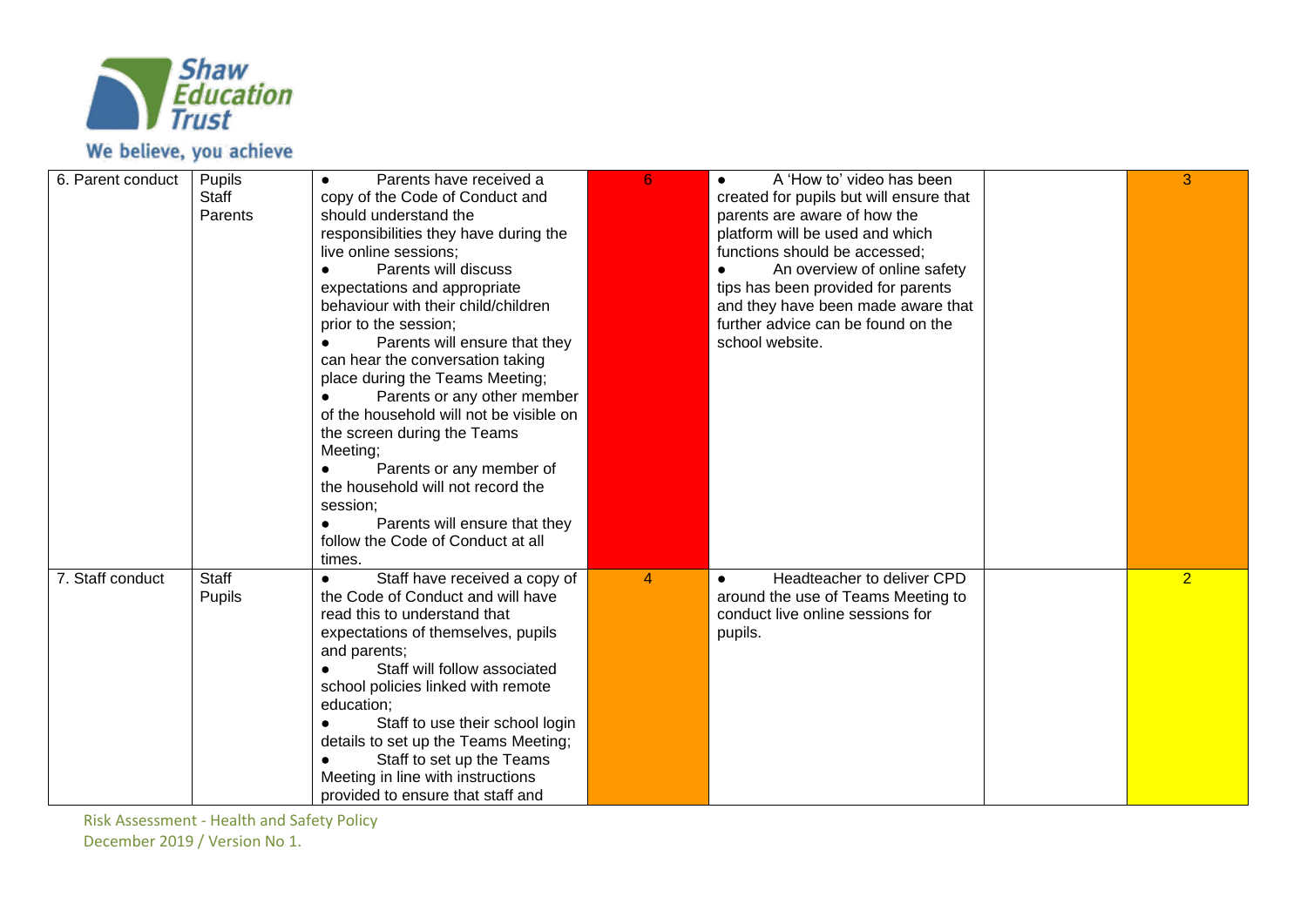

| pupil emails are not visible, and that |  |  |
|----------------------------------------|--|--|
| the staff member has to start the      |  |  |
| session before pupils can be           |  |  |
|                                        |  |  |
| admitted;                              |  |  |
| Staff will only conduct the            |  |  |
| live online sessions from the school   |  |  |
| premises;                              |  |  |
| Staff will only use school             |  |  |
| devices for conducting the live online |  |  |
| sessions:                              |  |  |
| Staff will keep a record of all        |  |  |
| pupils who attend the Teams            |  |  |
| Meeting;                               |  |  |
| Staff will ensure that they            |  |  |
| follow the Code of Conduct at all      |  |  |
| times.                                 |  |  |

**4.** Tick (✔) if any of the identified hazards relate to any of the following specific themes:

| <b>Hazardous</b><br><b>Substance</b> | <b>Manual</b><br><b>Handling</b> | <b>Display</b><br>  Screen Equip | Fire | <b>Work Equip /</b><br><b>Machinery</b> | <b>Stress</b> | Individual Person such as Young Person<br><b>New/Expectant Mother or Service User</b> |
|--------------------------------------|----------------------------------|----------------------------------|------|-----------------------------------------|---------------|---------------------------------------------------------------------------------------|
|                                      |                                  |                                  |      |                                         |               |                                                                                       |

If any are ticked a specific risk assessment form must be completed separately. For example, a COSHH form must be completed if a hazardous substance is used.

## **5**. **Risk Rating**

The risk rating is used to prioritise the action required. Deal with those hazards that are high risk first.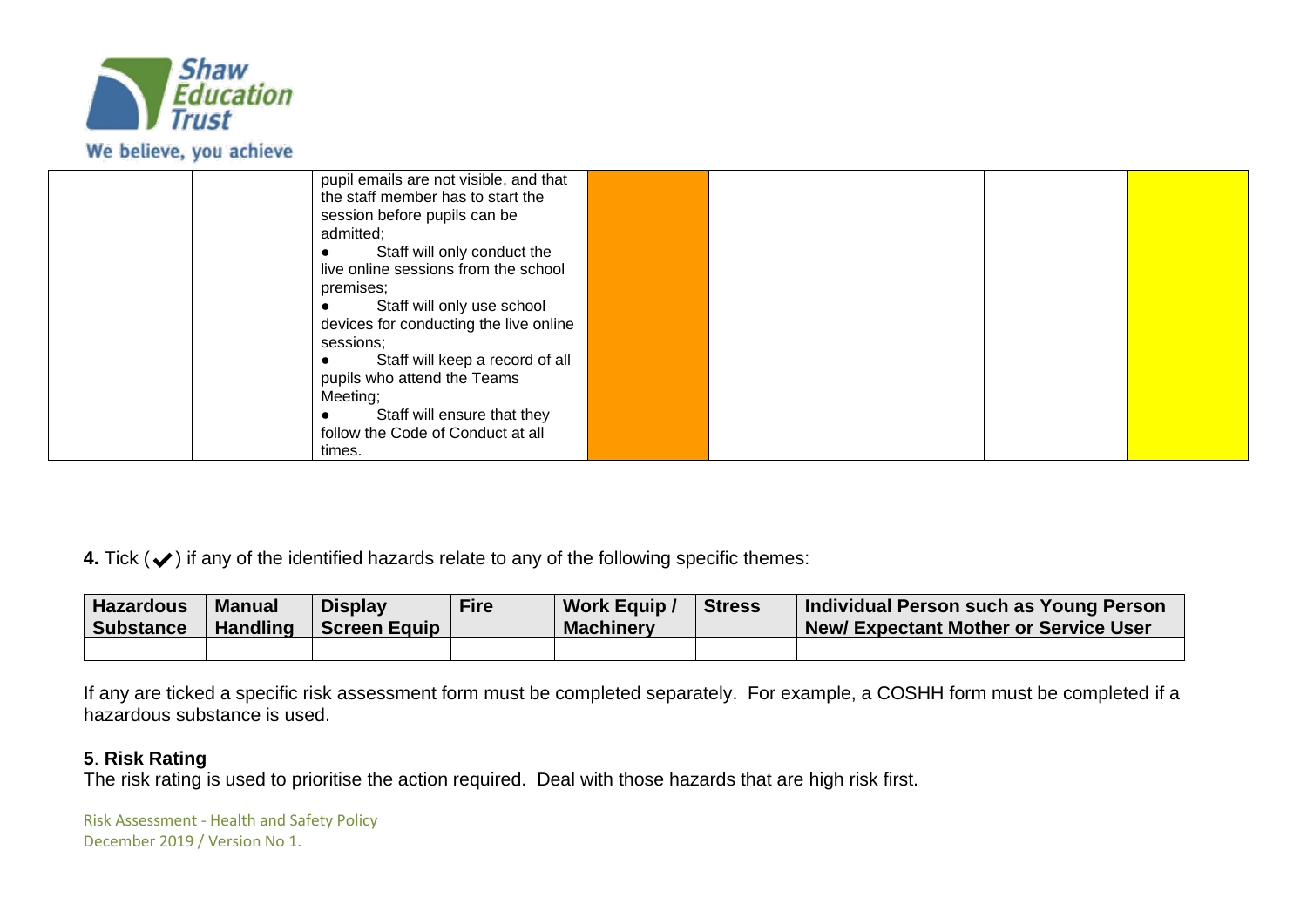

|                                    |                        | Potential severity of harm (this may injury, loss or damage) |                      |                     |  |  |
|------------------------------------|------------------------|--------------------------------------------------------------|----------------------|---------------------|--|--|
|                                    |                        | <b>Minor Harm</b>                                            | <b>Moderate Harm</b> | <b>Serious Harm</b> |  |  |
|                                    | <b>Highly unlikely</b> | Trivial                                                      | Low                  | <b>Medium</b>       |  |  |
| Likelihood<br>of harm<br>occurring | <b>Unlikely</b>        | Low                                                          | <b>Medium</b>        | <b>High</b>         |  |  |
|                                    | <b>Likely</b>          | <b>Medium</b>                                                | <b>High</b>          | Hiah                |  |  |

| <b>Risk Rating</b> | <b>Action Priority</b>                                                                                                                      |
|--------------------|---------------------------------------------------------------------------------------------------------------------------------------------|
| <b>High (6-9)</b>  | Immediate action required                                                                                                                   |
| Medium (3-4)       | Actions to control the risk must now be considered and steps to manage the risk until control measures can<br>be provided must implemented. |
| Low(2)             | Implement reasonable control measures and monitor.                                                                                          |
| Trivial (1)        | No action required unless level of harm or likelihood changes.                                                                              |